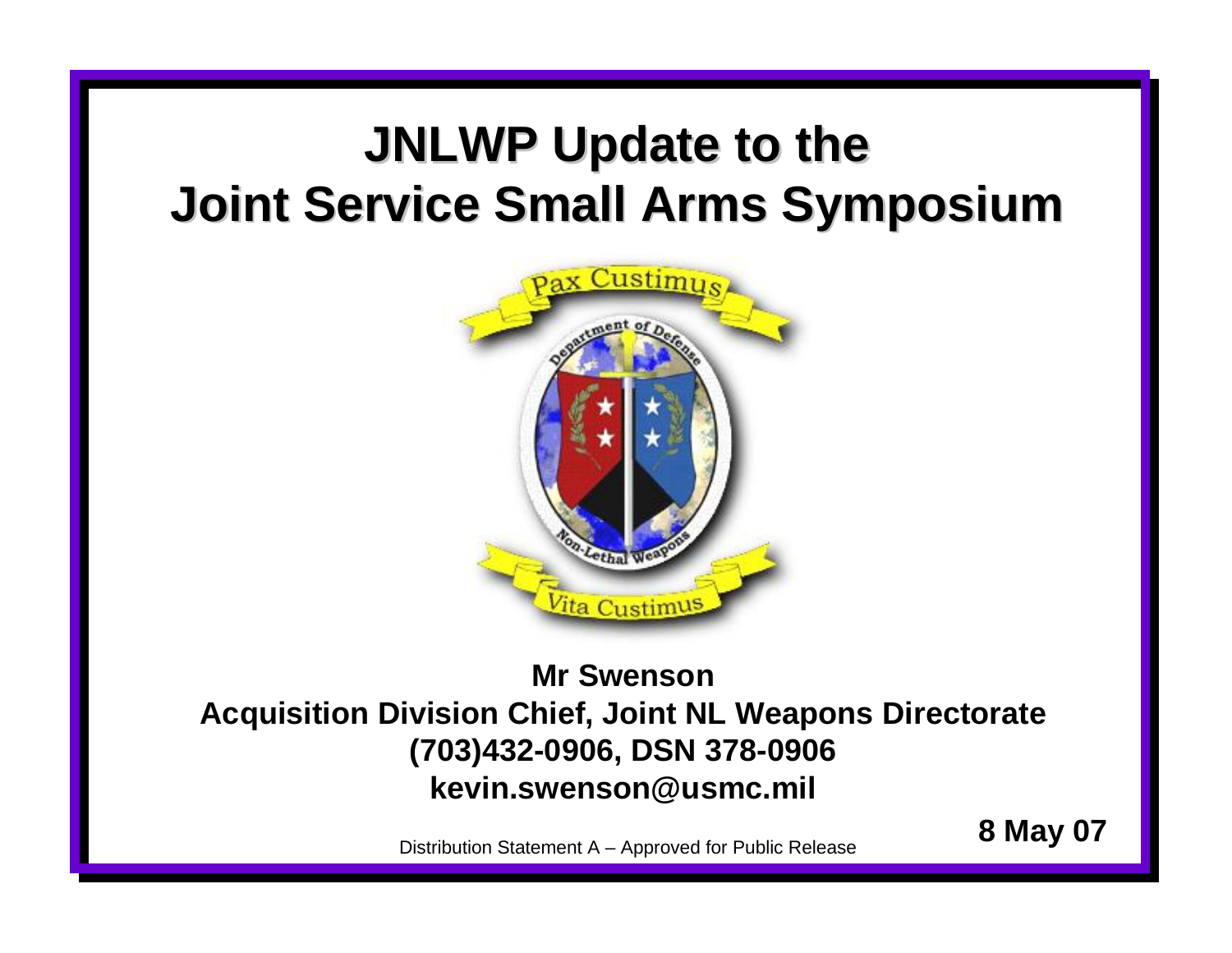

### **Service Requirements**

- 1. Stop / Disable / Impede Vehicles / Vessels
- 2. Crowd Dispersal / Temporarily Incapacitate Individuals - On Land or In the Water @ 300 Meters
- 3. Clear Facilities With and Without Entering
- 4. Deny Area / Deny Access
- 5. Determine Intent

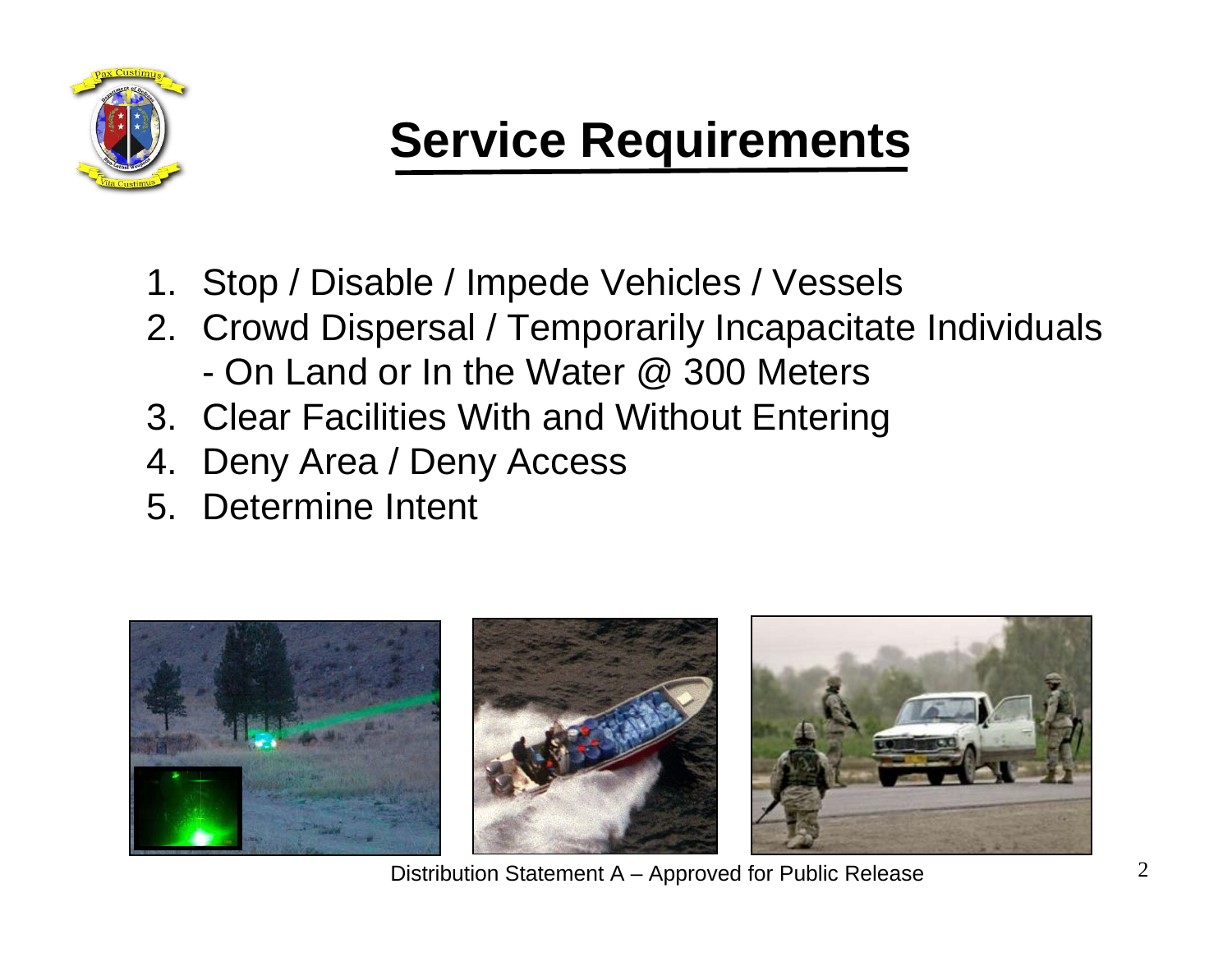

# **Recommendations**

Focus on the Payload, Not the Launching Platform Range Similar to Small Arms Lethal Ammunition Fire From Existing Platforms Increasing Focus on MOUT Operations / Requirement's Service Desires for "Scaleable" Weapons Increase NLW/C Education / Training Get NLW/C Into Senior Level PMEOfficer and NCO CurriculumsInclude in Escalation of Force (EoF) Training / Orders More MTT's for Deploying Forces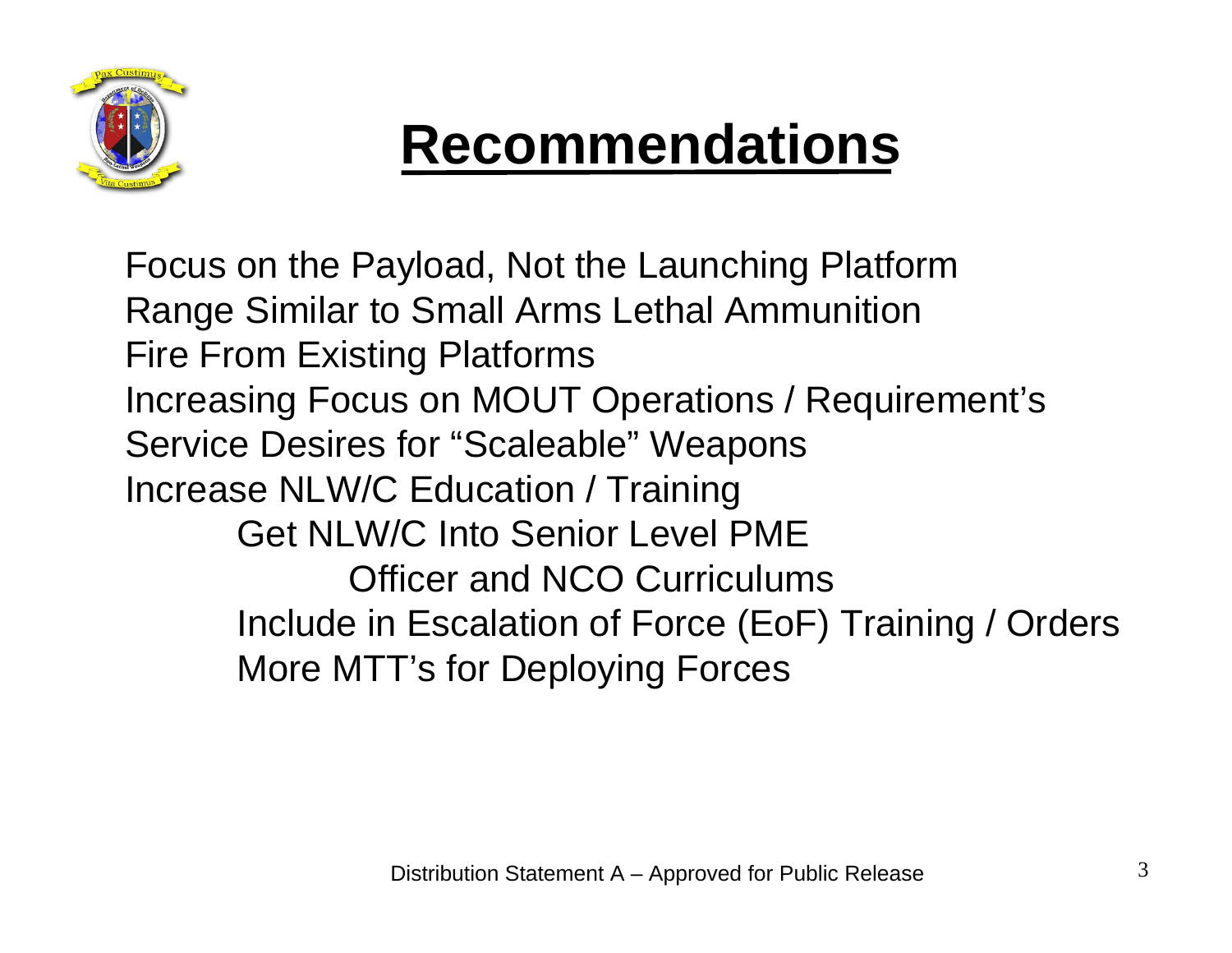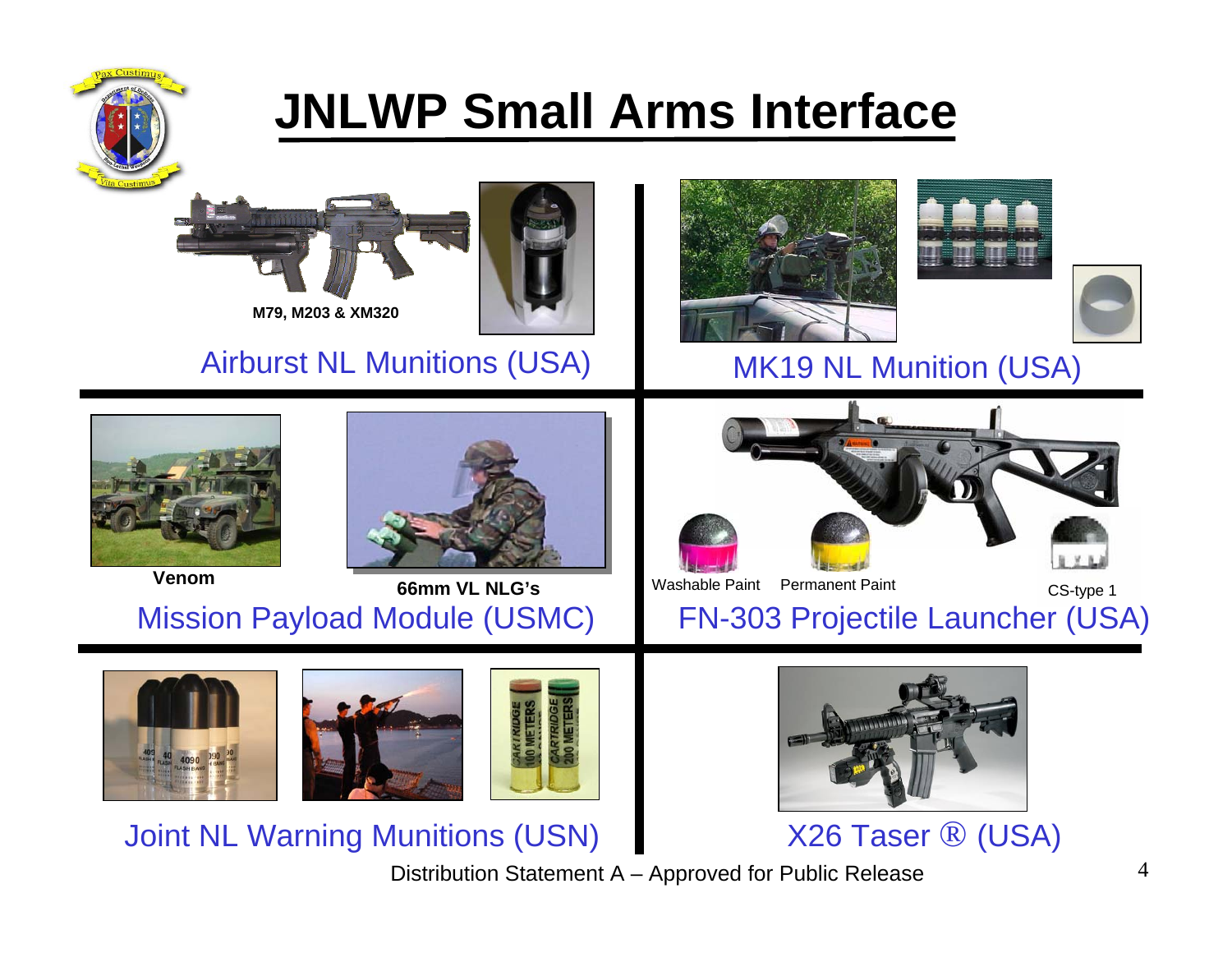

## **Joint Integration Program (JIP)**

#### **Description:**

A Forum established to Coordinate a Comprehensive Program that Maintains State-of-the-Art NLCS for each Service through Product Demonstrations, Sharing Lessons Learned and Evaluating COTS Products for Potential Inclusion into Service NLCSs.

#### **Accomplishments since the Last JCIG Meeting:**

- Last Semi-Annual JIP Meeting @ Ft. Irwin, CA (Jan 07)
- Next Meeting 26-27 Sep @ NSWC Crane, IN
- AFOTEC Taser / OC Spray Evaluation Report is Complete

#### **FY07 Projects:**

- Evaluate Re-usable 40mm Training Rounds (USA)
- Evaluate Portable Entanglement Device (USCG)
- Launch cup w/ Adapters for two Shotguns and User Evaluation (USAF)

#### **Future Activities:**

- Finalize Charter & MOA (JCIG Signatures Required)
- Dates for Next Semi-Annual Meeting (June-Aug 2007 @ NSWC Crane, IN)

#### **JNLWD Lead, USMC, USA, USN, USCG, USAF Voters and SOCOM Interest**

**Funding – FY07 -** \$800K**, FY08-FY13** - \$800K / Year (Proposed)

#### **Industry Contact** – **Doug Esposito, American Systems**

#### **douglas.esposito@americansystems.com**

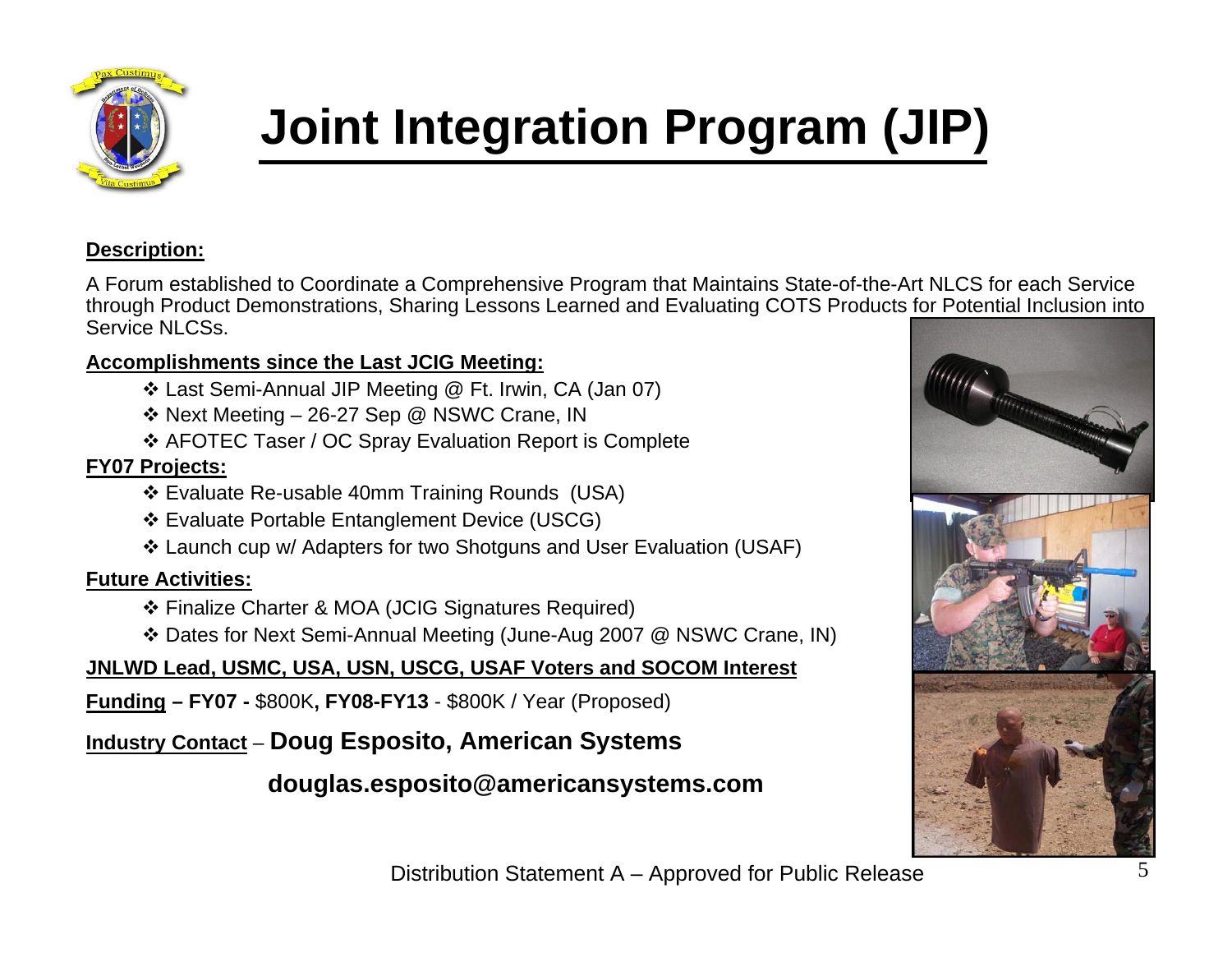

# **NL Munitions Characterization**

Market Survey / Request For Information Acquire Statistically Significant Quantities Munitions / Grenade CharacterizationData Reduction ATBM RunReport Development Industry Feedback





**POC: Ed Hughes, Penn State University, elh5@only.arl.psu.edu**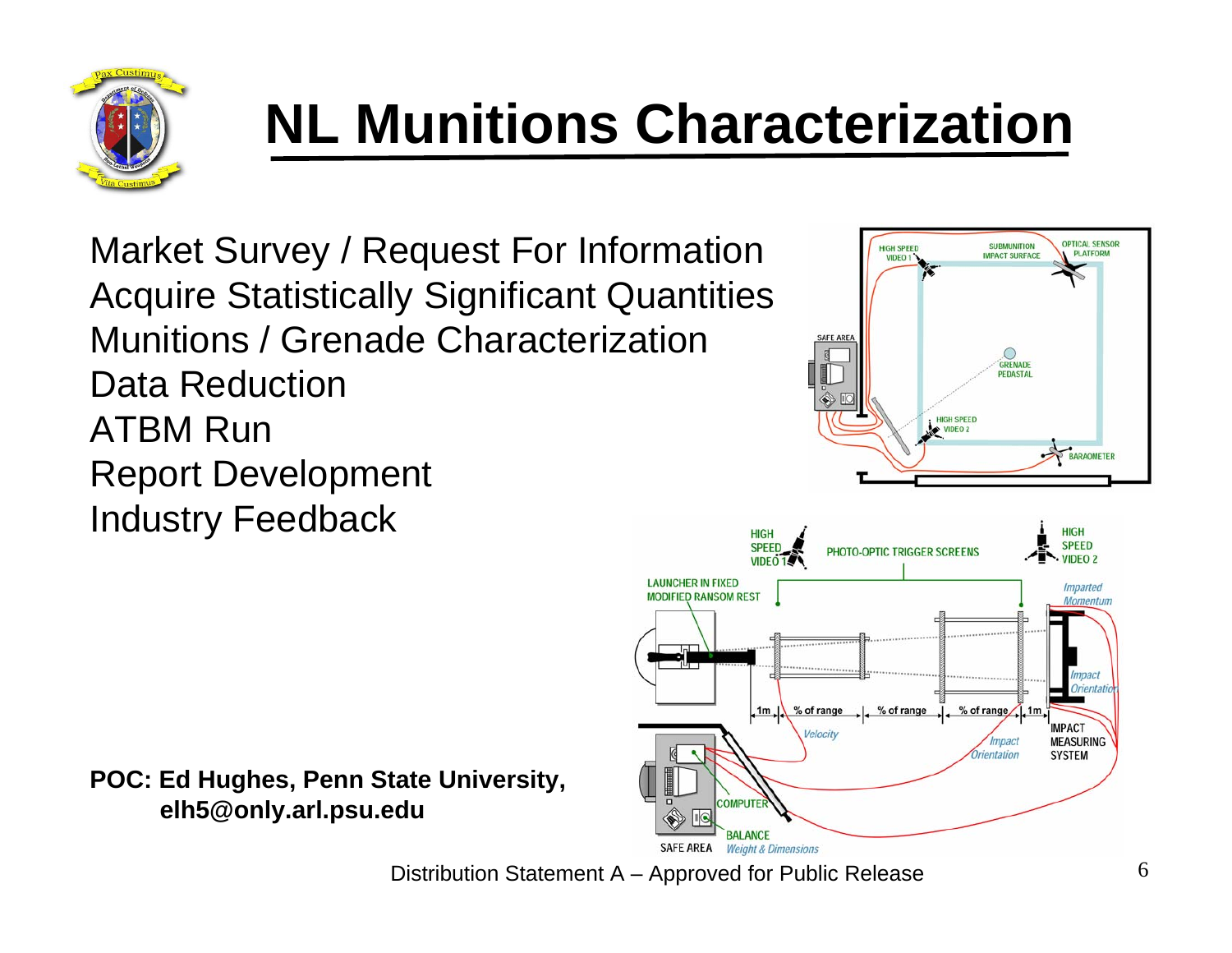

### **Advanced Total Body Model (ATBM)**

- • ATBM is a JNLWP sponsored finite element based blunt trauma injury prediction model
- • Biomechanically based, applicable for NLW impacts and validated against animal and cadaveric data
- • Predicts a variety of injuries for the head, neck, thorax, abdomen, skin and extremities
- • Includes design optimization and probability of hit modules
- • Established projectile characterization process including static and dynamic loading to develop projectile FE model

**Jim Simondsjames.simonds@brooks.af.mil**